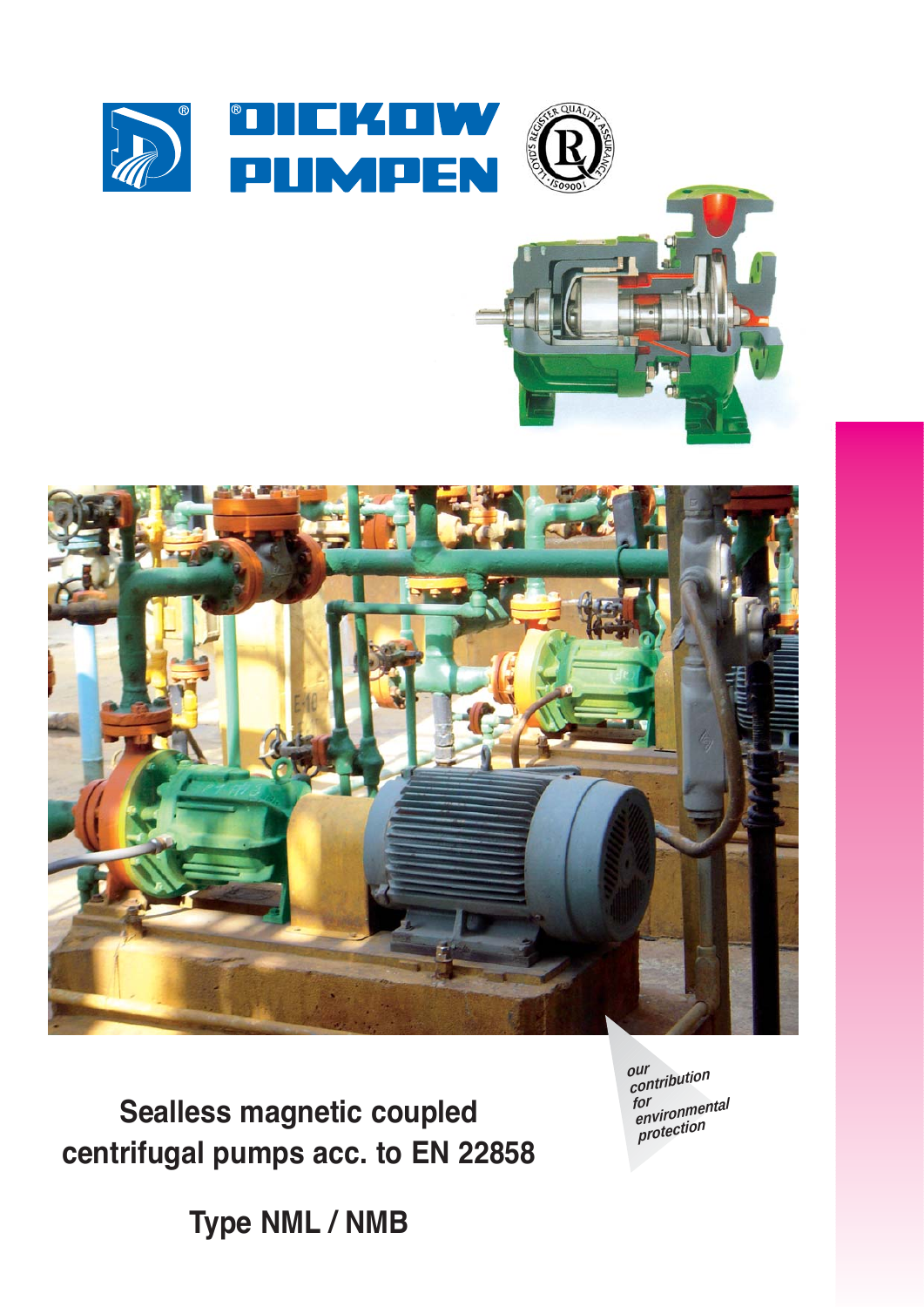# **General**

Magnetic coupled DICKOW-pumps of the series NM are sealless pumps. The static containment shell forms a closed system with hermetically sealed liquid end.

# **Applications**

Magnetic driven NM-pumps are designed to improve plant and personnel safety, especially when handling toxic, explosive or other dangerous liquids which react on contact with the atmosphere. For all these services the containment shell replaces the double acting mechanical seal with external fluid reservoirs and the necessary control equipment. NM-pumps therefore offer exceptional benefits to the chemical, petrochemical and allied industries, and protect the environment.

Max. capacity and differential head: 50 Hz – appr. 400 m3 /h and appr. 150 m 60 Hz – appr. 480 m<sup>3</sup>/h and appr. 220 m (appr. 2100 gpm and 720 ft)

The maximum operating temperature is 200°C (390°F) for NML-series and 240°C (464°F) for NMB-series. Higher temperatures are possible with the pump types NMR / NMWR.

# **Hazardous area**

Together with the required Ex-drive motors, the NML/NMB-pumps can be applied in hazardous area Group II, Category 2. The pumps meet the basic safety and health requirements of Explosion-proof Directive 94/9 EC and are suitable for plants with increased safety requirement.

For close coupled pumps (NMB) the containment shell temperature is limited when using exmotors. The values are available on request.

## **Design / Casing**

NML-pumps are single stage volute casing pumps with closed impellers, back-pull-out design, with end suction and top discharge flange. Sturdy feet are provided as standard for mounting on the base plate.

Capacity and outer dimensions comply with DIN EN 22858.

# **Containment shell**

The containment shell is designed as a pressurized vessel to separate the pumpage from the atmosphere.

The containment shell is not used as an additional bearing holder. No dynamic stress occurs.

The containment shell is bolted to the bearing housing in a manner that allows removal of the bearing bracket (NML-pumps) respectively of the drive motor (NMB-pumps) together with the drive rotor without draining the pump.

## **Magnetic coupling**

The single elements of the multipolar magnetic coupling are manufactured of permanent magnet material "Cobalt Samarium" with unlimited lifetime. The magnets in the driven rotor are completely encapsulated, not in contact with liquid. Power is transmitted to the hermetically sealed liquid end by a bank of external magnets. Inner and outer magnet rings are locked together by magnetic forces and work as a synchronous coupling. The inner magnet ring transmits the required torque direct to the impeller. Overload of the magnetic coupling and slipping will not cause demagnetization if temperature monitoring is available. The magnetic drives are designed for electric motors, direct on line starting. Should a subsequent increase of motor power be required, i.e. when installing a larger impeller, the nominal power of coupling can be increased with additional magnets.

The maximum drive power at NML/NMB-pumps is approximately 84 kW at 2900 rpm (137 HP at 3500 rpm).

## **Internal clearances**

The internal clearance between rotor and containment shell is appr. 1,0 mm for standard containment shells.

This allows – together with the wear resistant SiC sleeve bearings – handling of solid containing fluids.

## **Containment shell protection**

The clearances between drive rotor and motor support lantern respectively between bearing bracket and containment shell are arranged such that rubbing of the magnets on the containment shell will be avoided, even in the case of worn out ball bearings.

## **Casing drain**

Complete drainage of casing and magnet end is possible through casing drain. No additional drain required.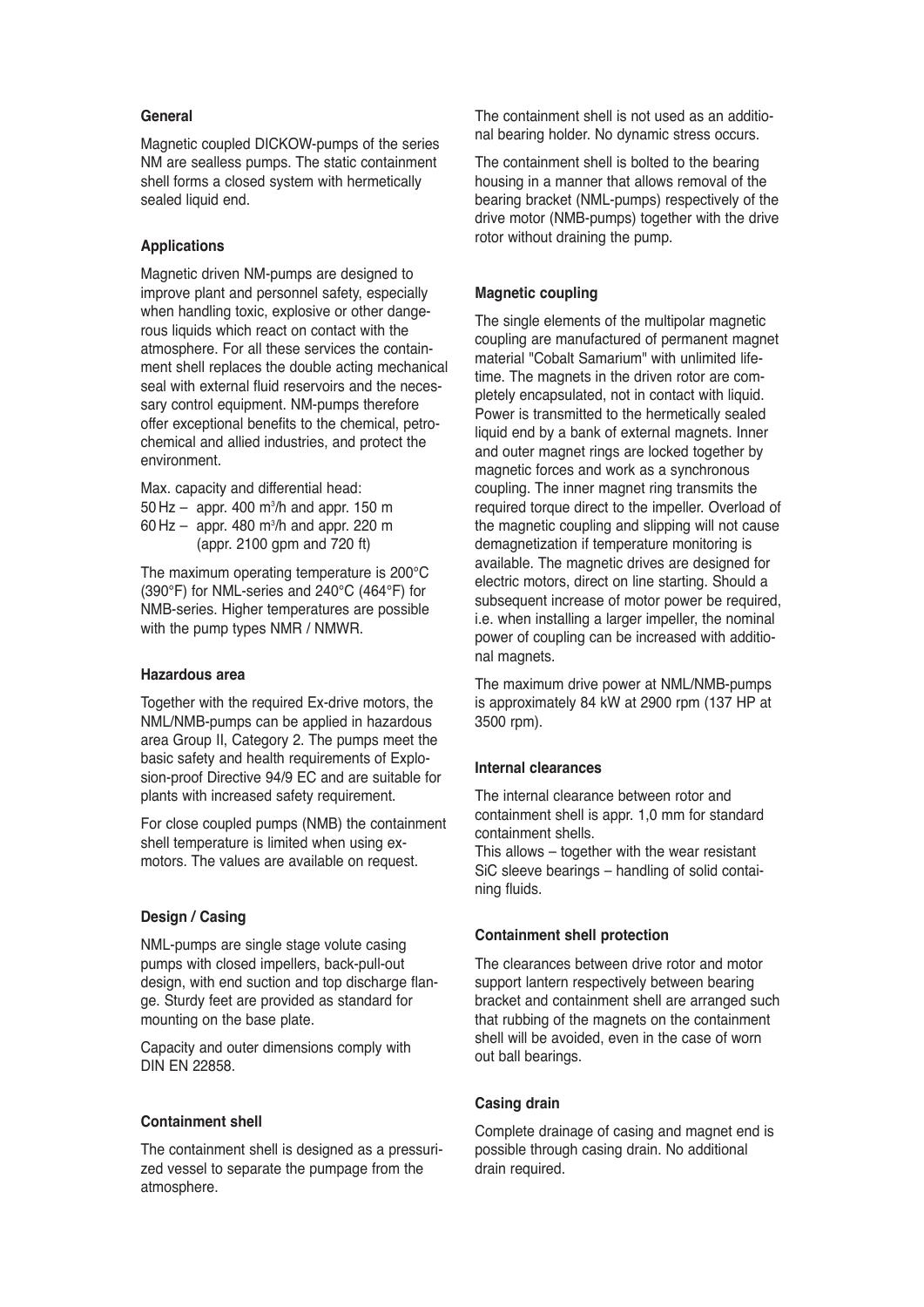# **Outer ball bearings**

The drive shaft of the NML-pumps is carried in generously dimensioned antifriction bearings, grease filled for lifetime and protected against the atmosphere by a lip seal.

The drive rotor of NMB-pumps is mounted on the motor shaft. That means, additional bearings, elastic coupling and coupling alignment are not required.

# **Double sleeve bearings**

The pump shaft is carried by wetted sleeve bearings. Standard material is pure Silicon Carbide with diamond layer, providing limited dry-run capability. SiC is highly resistant to corrosion and wear and can be used for all kind of liquids, also for solid containing products. The SiC-components are shrinkfitted and therefore protected against shock and thermal stress. Both sleeve bearings are bolted in one common bearing housing to grant a correct alignment.

# **NPSH-conditions**

Due to the internal circulation from discharge to discharge, there is no temperature elevation in the impeller eye. Handling of boiling liquids is therefore possible and there is no increase of NPSH-required.

## **Balanced thrust loads**

The thrust loads of the closed impellers are hydraulically balanced by wear rings, balance holes, back vanes and / or auxiliary impeller. The pump shaft connected to the impeller is floating.

# **Monitoring**

Connection for temperature detection element for contaiment shell surface temperature is available as standard. Dry running protection and monitoring of ball bearings and containment shell temperature with the patented "mag-safe" system is highly recommended.

## **Internal circulation, pressurized magnet end**

When pump is in operation it generates eddy currents which heat up the containment shell and the pumpage in the magnet area. This heat is dissipated by internal circulation. There are two different internal circulation systems available for different frame sizes.

## **Internal circulation frame 0:**



Frame 0 circulation is not recommended for applications with solids.

# **Internal circulation frame I / II / III with auxiliary impeller:**

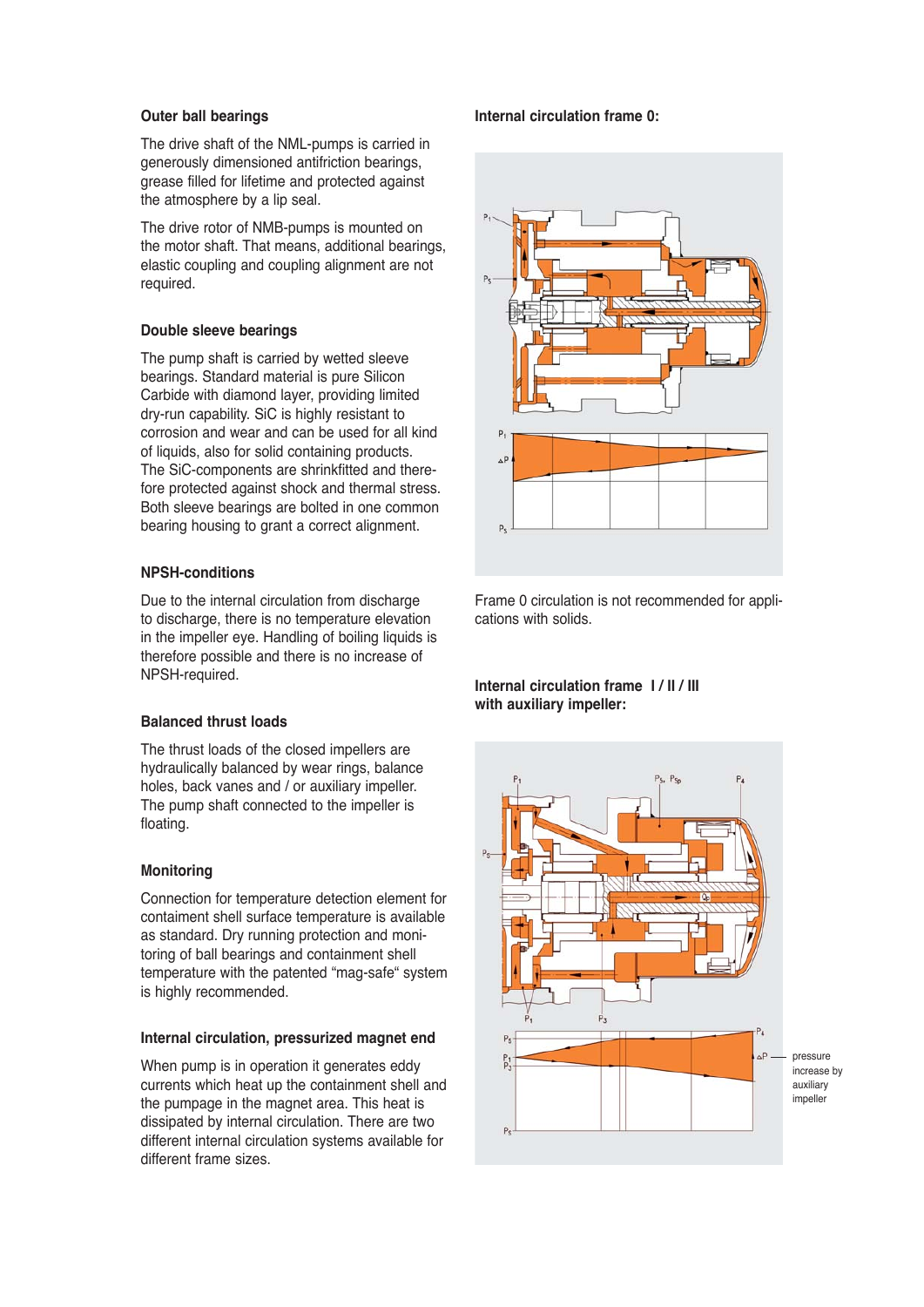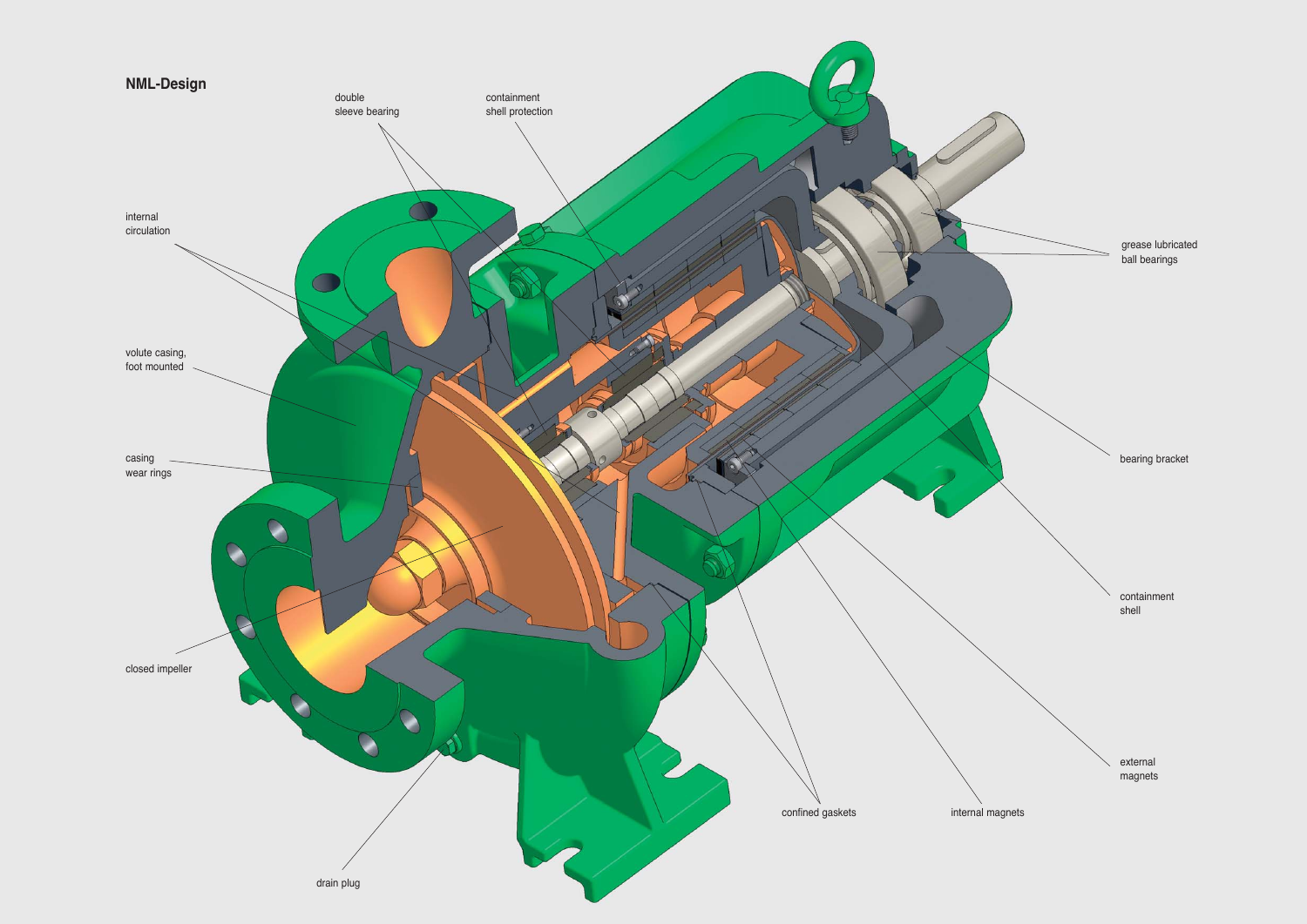# **Optional designs**





**Type NML b – with heating jacket**

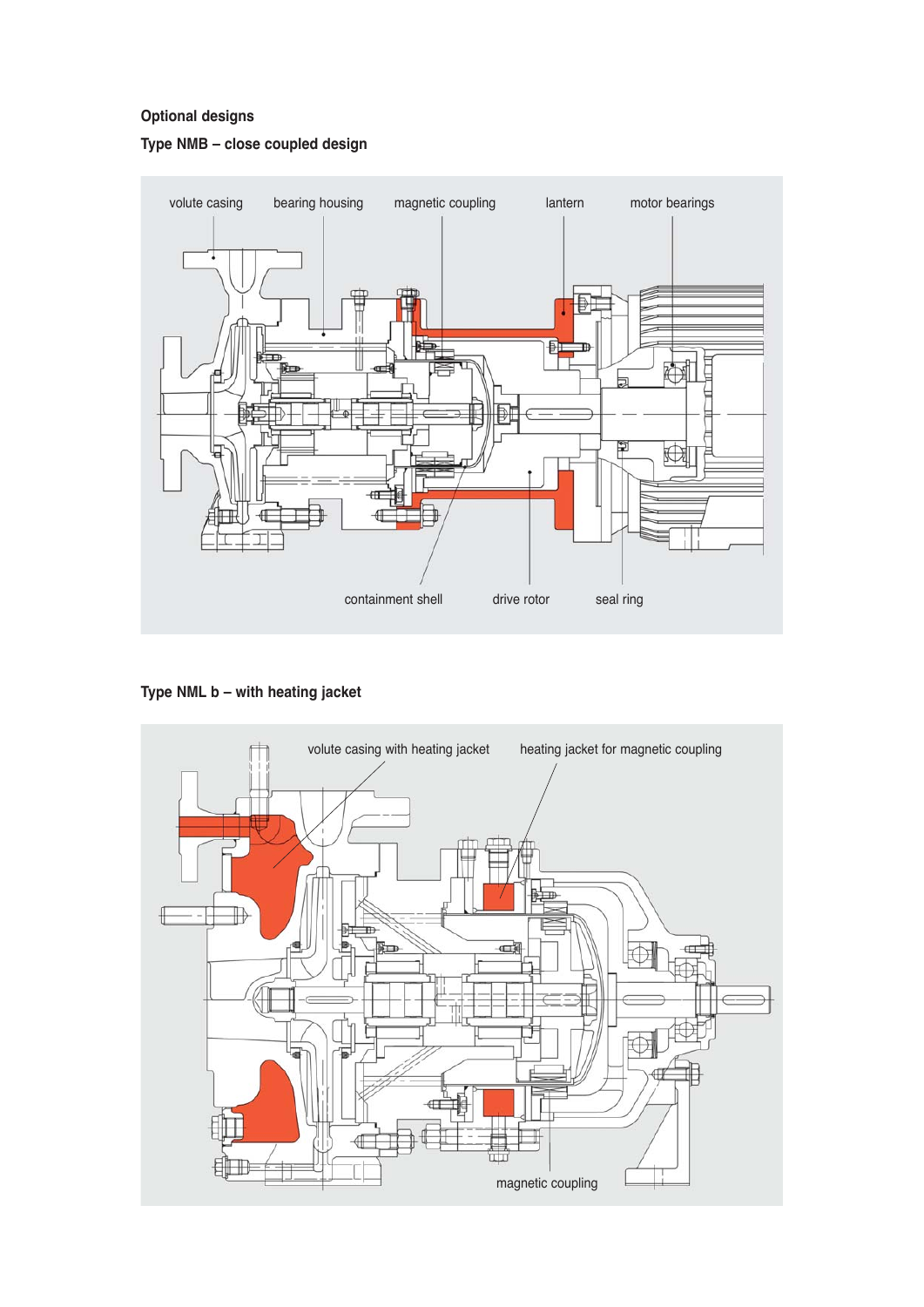**Type NML o – with open impeller**



**Type NHM – hot water design**